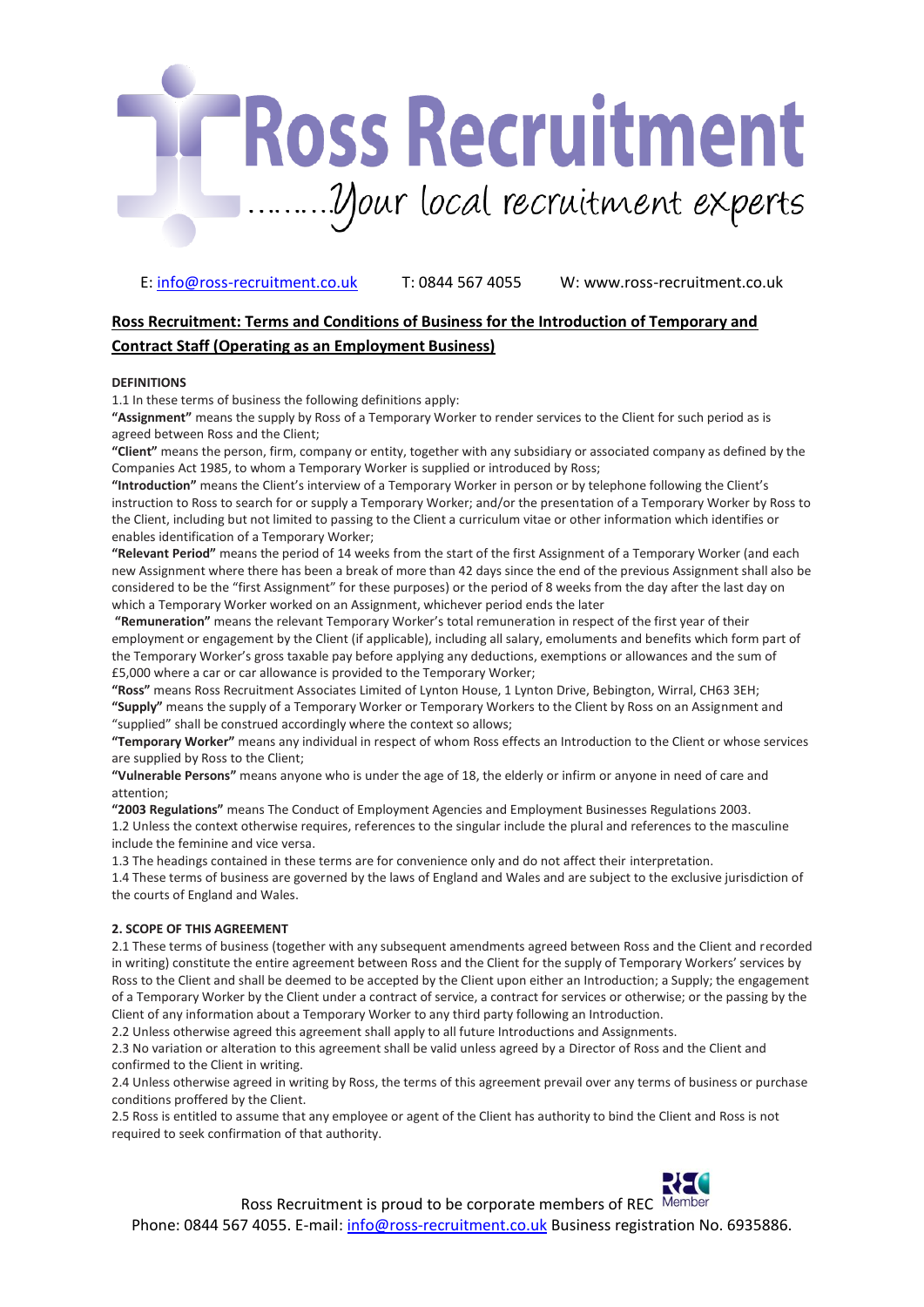

# **3. INFORMATION TO BE PROVIDED BY THE CLIENT IN CONNECTION WITH EACH ASSIGNMENT**

3.1 Before any Introduction is made or the services of any Temporary Worker are provided to the Client under the terms of this agreement, the Client shall provide sufficient information about the Assignment and the nature of the work required to enable Ross to select appropriate workers, as follows:

3.1.1 the identity of the Client and the nature of the Client's business;

3.1.2 the start date for the Assignment and its duration or likely duration;

3.1.3 the type of work the Temporary Worker will be required to do, the location and hours of work involved and any risks to health and safety known to the Client in relation to the Assignment and the steps the Client has taken to prevent or control such risks;

3.1.4 the experience, training, qualifications or any authorisation which the Client considers necessary, or which the Temporary Worker is required either by law or by a professional body to hold in order to undertake the Assignment; 3.1.5 details of the Client's requirements concerning conduct and standards of Temporary Workers;

3.1.6 whether the Temporary Worker will be required to work with or care for a Vulnerable Person;

3.1.7 any expenses payable by or to the Temporary Worker.

# **4. STEPS TO BE TAKEN BY ROSS IN CONNECTION WITH EACH TEMPORARY WORKER**

4.1 In relation to each Temporary Worker provided for an Assignment Ross will provide to the Client:

4.1.1 confirmation of the identity of the Temporary Worker;

4.1.2 confirmation that the Temporary Worker has the experience, training, qualifications and any authorisation that the Client has confirmed it considers necessary or which the Temporary Worker is required by law or any professional body to hold to carry out the Assignment and which have been notified to Ross under clause 3 above;

4.1.3 confirmation the Temporary Worker will be engaged by Ross under a contract for services;

4.1.4 confirmation the Temporary Worker is willing to provide his/her services under the Assignment to the Client; and 4.1.5 confirmation that Ross is not aware of any fact which would make it detrimental to the interests of either the Temporary Worker or the Client for the Assignment to proceed.

4.2 If the Temporary Worker is required by law or any professional body to have any qualifications or authorisations to work on the Assignment and/or is to work with or care for any Vulnerable Person, Ross will take reasonable steps to: 4.2.1 obtain copies of any relevant qualifications and/or authorisations for the Assignment;

4.2.2 obtain references from two people not connected to the Temporary Worker and who have consented to their references being disclosed to the Client; and

4.2.3 determine that the Temporary Worker is not unsuitable to work with Vulnerable Persons.

4.3 If Ross has been unable to complete the checks in clause 4.2 before a Temporary Worker's details are submitted, or an Assignment commences, Ross shall notify the Client of the steps taken and keep the Client informed of progress. 4.4 If before or after an Assignment begins Ross receives or obtains information which gives it reasonable grounds to believe that a Temporary Worker is or may be unsuitable for an Assignment that information shall be provided to the Client and if appropriate the Assignment will be terminated immediately by Ross removing the Temporary Worker from the Assignment. In such circumstances Ross will have no liability but will seek, so far as is reasonably possible, to provide a suitable alternative Temporary Worker to the Client.

# **5. CHARGES**

5.1 During the Assignment, the Client agrees to pay the hourly charges of Ross as notified to the Client at the commencement of the Assignment and as may be varied from time to time during the Assignment. The charges are calculated according to the number of hours worked by the Temporary Worker (to the nearest quarter hour) and vary according to the grade and/or category of Temporary Worker supplied. The charges are comprised mainly of the Temporary Worker's remuneration (including holiday pay) but also include Ross's margin and employer's national

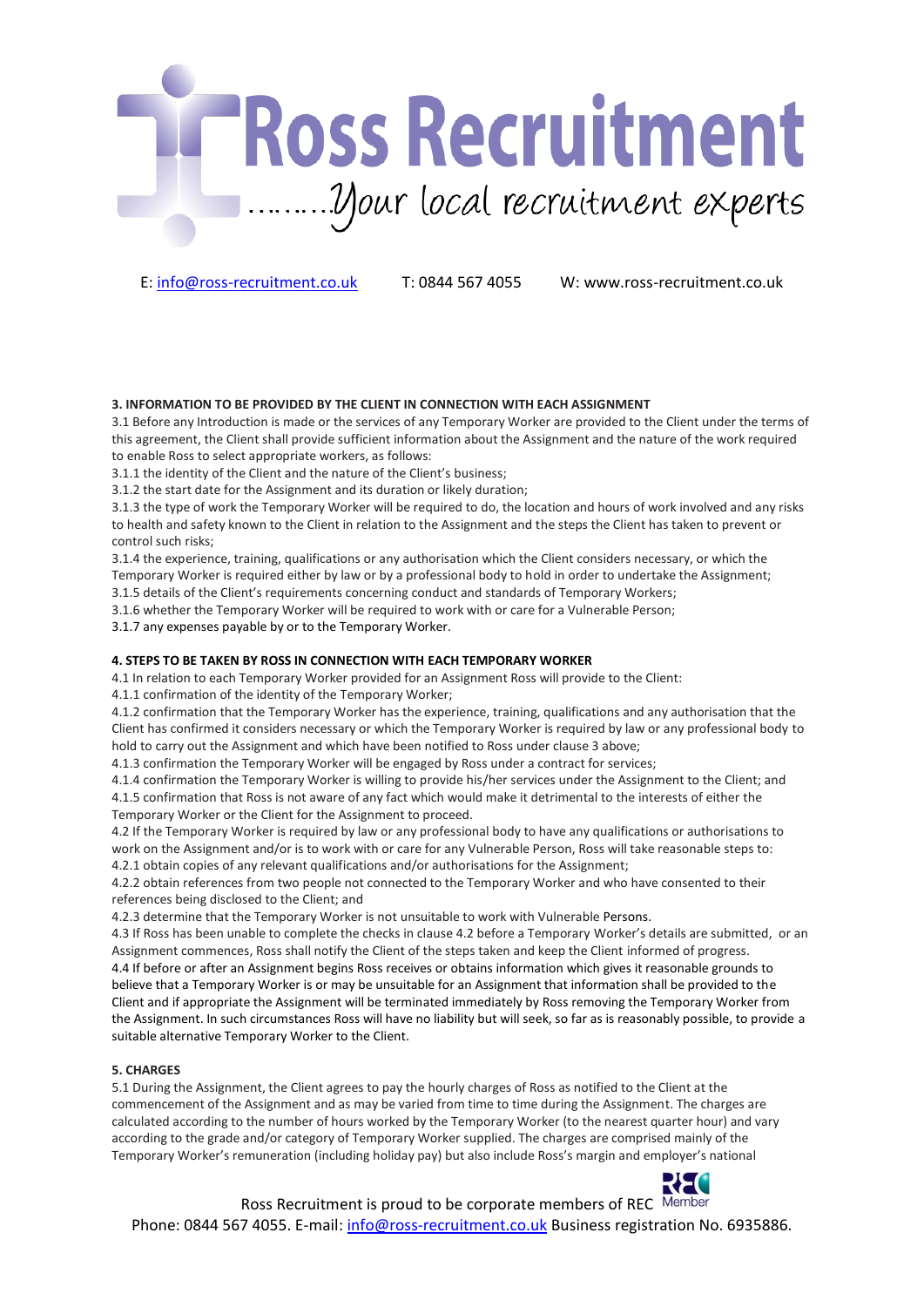

insurance contributions. In addition, Ross shall be entitled to charge the Client in respect of any travel, hotel or other incidental expenses necessarily incurred by Ross in the provision of the Introduction or Supply services under this agreement (excluding advertising costs) or incurred by the Temporary Worker where those expenses are recoverable from the Client by Ross. Expenses will wherever possible be agreed with the Client but if there is no such agreement the Client shall pay such expenses as are reasonable.

5.2 The charges are payable by the Client direct to Ross within 7 days of the date of the invoice. Ross reserves the right to charge interest on any overdue amounts at the rate of 8% per annum above the base rate from time to time of the Bank of England from the due date until the date of payment.

5.3 The Client will indemnify Ross in full for and against all costs, charges and expenses incurred by Ross in recovering any outstanding charges. In addition to interest and any legal costs ordered by a Court, and without prejudice to any other rights or remedies available to Ross, if the invoice remains outstanding on the eighth day following receipt, Ross reserves the right to require the Client to pay the higher of the sum of £125 or 10% of the total outstanding charges by way of liquidated damages and as a contribution to the administrative costs incurred by Ross in relation to the outstanding charges.

5.4 There are no rebates payable in respect of Ross's charges.

# **6. TIME SHEETS**

6.1 At the end of each week of an Assignment (or at the end of the Assignment where it is for a period of one week or less or is completed before the end of a week) the Client shall sign a time sheet in such form as Ross requires verifying the number of hours worked by the Temporary Worker during that week and shall give the signed timesheet to the Temporary Worker or directly to Ross.

6.2 The Client shall not be entitled to decline to sign a timesheet on the basis that he is dissatisfied with the work performed by the Temporary Worker. In cases of unsatisfactory work the Client should apply the provisions of clause 12 below. In the event that the Client fails to sign a time sheet the Temporary Worker's record of his/her hours worked will be accepted as conclusive and the Client will be charged on the basis of such hours.

# **7. REMUNERATION**

Ross shall be responsible for payment of the Temporary Worker's remuneration including holiday pay, and where appropriate, for the deduction and payment of Class 1 National Insurance contributions and PAYE income tax under sections 44-47 of the Income Tax (Earnings and Pensions) Act 2003.

# **8. INTRODUCTION/TRANSFER FEES**

#### 8.1 In the event that:

8.1.1 the Client directly employs or engages a Temporary Worker following a Supply, or a Temporary Worker is supplied to the Client by a different employment business following a Supply, in each case within the duration of the Assignment or within the Relevant Period; or

8.1.2 there is an Introduction of a Temporary Worker to the Client which does not result in the Supply of that Temporary Worker by Ross to the Client, but which leads to the engagement of the Temporary Worker by the Client (on any basis whatever, whether permanent, temporary, under a contract for service or for services, via a limited company or otherwise), either directly or pursuant to being supplied to the Client by a different employment business, within 12 months from the date of Introduction by Ross;

the Client shall either:

(a) elect upon giving 7 days' notice to Ross to take an extended period of hire of the Temporary Worker being 26 weeks during which the Client shall pay the current hourly rate agreed pursuant to clause 5.1 above or, if none is agreed,£25 per hour; or

(b) pay to Ross a transfer fee or an introduction fee (as appropriate) calculated as follows:

if the Client employs or engages the Temporary Worker directly following an Introduction or Supply, the fee will be an amount equal to:

15% of the Remuneration if the Remuneration is below £20,000 or an amount equal to 20% of the Remuneration if the Remuneration is above £20,000



Ross Recruitment is proud to be corporate members of REC Member

Phone: 0844 567 4055. E-mail: info@ross-recruitment.co.uk Business registration No. 6935886.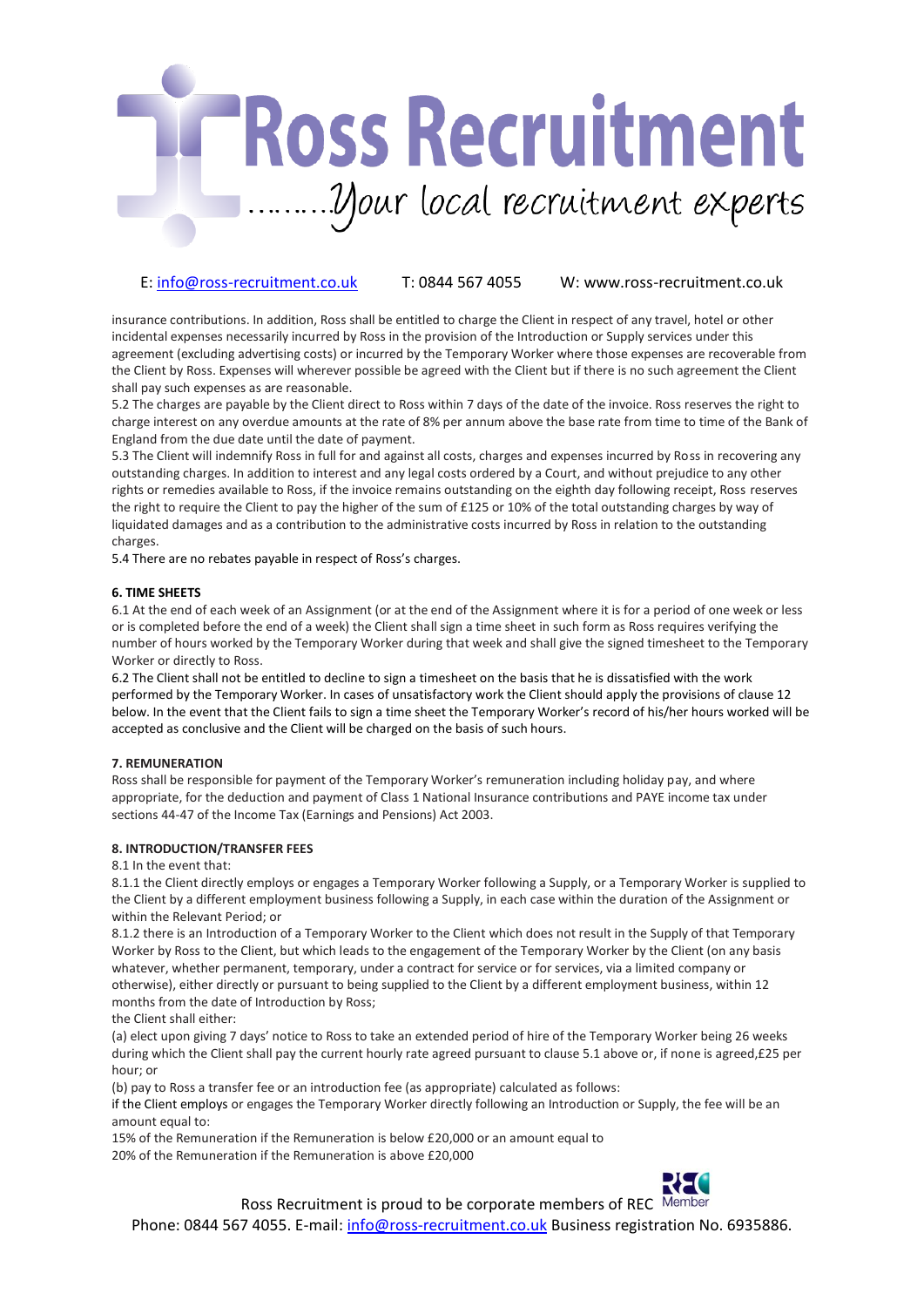# **Ross Recruitment** *Dour local recruitment experts*

# E: info@ross-recruitment.co.uk T: 0844 567 4055 W: www.ross-recruitment.co.uk

if the Temporary Worker is supplied to the Client via a different employment business, the fee will be Ross's hourly charges applicable to the Temporary Worker in question multiplied by 400.

Where no hourly rate has been quoted or agreed by Ross or is unknown, the transfer/introduction fee will be calculated by reference to an hourly rate of £25.

The Client and Ross agree that if the Client does not give the notice specified in (a) above before the Temporary Worker is engaged by the Client, the applicable transfer/introduction fee specified in clause (b) above shall be payable. 8.2 In the event that there is an Introduction of a Temporary Worker to the Client which does not result in the Supply of that Temporary Worker by Ross to the Client, but the Temporary Worker is introduced by the Client to a third party which results in the engagement of the Temporary Worker by the third party (on any basis whatever, whether permanent, temporary, under a contract for service or for services, via a limited company or otherwise), within 6 months from the date of the Introduction, the Client shall pay to Ross an introduction fee calculated as follows:

Ross's hourly charges applicable to the Temporary Worker in question multiplied by 400. Where no hourly rate has been quoted or agreed by Ross or is unknown, the introduction fee will be calculated by reference to an hourly rate of £25. 8.3 In the event that a Temporary Worker supplied to the Client is introduced by the Client to a third party and this results in the engagement of such Temporary Worker by the third party within the Relevant Period (on any basis whatever, whether permanent, temporary, under a contract for service or for services, via a limited company or otherwise), the Client shall pay to Ross a transfer fee calculated as follows:

Ross's hourly charges applicable to the Temporary Worker in question multiplied by 400. Where no hourly rate has been quoted or agreed by Ross or is unknown, the introduction fee will be calculated by reference to an hourly rate of £25. 8.4 For the avoidance of doubt, there shall be no refund of any transfer fee and no entitlement to a free replacement if the Temporary Worker's engagement by the Client or any third party is subsequently terminated for any reason. 8.5 In the event that the Client engages or employs a Temporary Worker directly following an Introduction or Supply by Ross, the Client will notify Ross within 7 days of the offer of employment or engagement of the Temporary Worker's proposed basic salary or remuneration, together with details of all other emoluments and benefits to which the Temporary Worker will be entitled and will provide Ross (as evidence of such remuneration and benefits) with a copy of the offer letter to and contract of employment of the Temporary Worker, or copies of any other documents provided to the Temporary Worker which clearly show the Temporary Worker's remuneration and benefits.

# **9. LIABILITY**

9.1 Ross shall make all reasonable efforts to ensure that Temporary Workers supplied to the Client are suitable and have the necessary skills and competence to undertake the Assignment. However, Ross cannot accept any liability for any loss, expense, damage or delay arising from any failure to provide any Temporary Worker for all or part of the period following the Client's instruction to Ross to search for a Temporary Worker, from an Assignment ending prematurely or from the negligence, dishonesty, misconduct or lack of skill of a Temporary Worker. This exclusion does not apply to any liability for death or personal injury arising from Ross's own negligence.

9.2 Ross accepts no responsibility for the accuracy of the information supplied pursuant to clauses 4.1 and 4.2 of these terms. The Client is responsible for assessing the suitability of a Temporary Worker and for verifying that a Temporary Worker has the necessary qualifications or authorisation required by law or a professional body in order to carry out the Assignment. The Client is also responsible for ensuring that it has any necessary licences, permits or consents to enable a Temporary Worker to work on a particular Assignment in the place where they are engaged to work.

9.3 Temporary Workers are engaged by Ross under contracts for services. They are not the employees of Ross and will be under the supervision, direction and control of the Client throughout each Assignment.

9.4 The Client agrees to be responsible for all acts, errors or omissions of the Temporary Worker, whether wilful, negligent or otherwise, as though he was the Client's own employee. The Client will also comply in all respects with all statutory requirements including, but not limited to, the Working Time Regulations 1998, and all other Health and Safety at Work regulations to which the Client is ordinarily subject in respect of the Client's own employees (excluding the matters specifically mentioned in clause 7 above), including in particular the provision of adequate Employer's and Public Liability Insurance cover for the Temporary Worker during all Assignments.

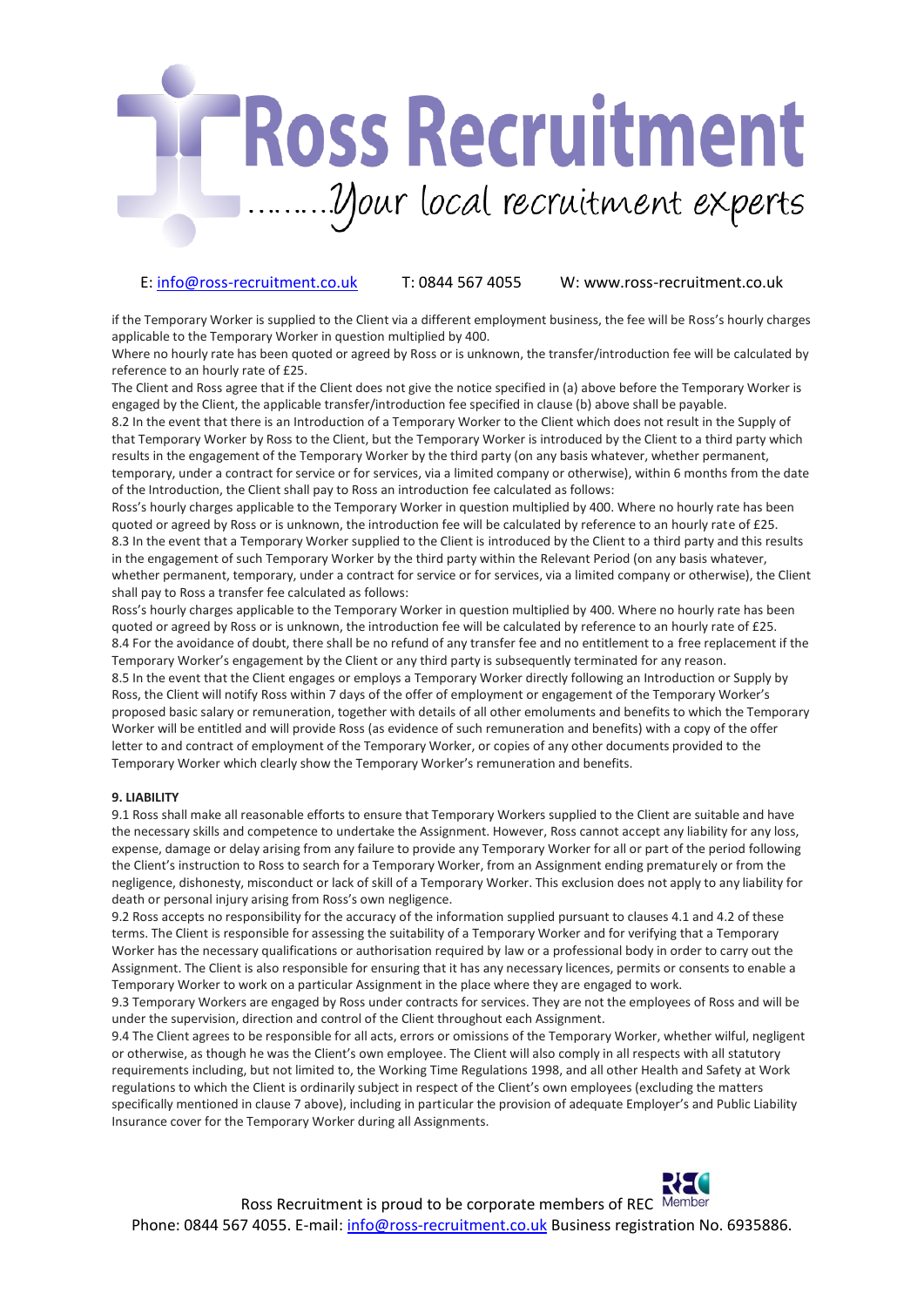

9.5 The Client shall advise Ross of any special health and safety matters about which Ross is obliged to inform the Temporary Worker and about any requirements imposed by law or by any professional body which must be satisfied if the Temporary Worker is to fulfil the Assignment.

9.6 The Client will supply any information about the Assignment reasonably requested by Ross in order to assist Ross to comply with the Working Time Regulations 1998 and the Client will not do anything to cause Ross to be in breach of its obligations under the Working Time Regulations 1998. Where the Client requires the services of a Temporary Worker for more than 48 hours in any week, the Client must notify Ross of this requirement before the commencement of that week. 9.7 The Client undertakes that if it becomes aware of any circumstances which would make it detrimental to the interests of a Temporary Worker to carry out an Assignment it will inform Ross immediately.

9.8 The Client shall indemnify Ross and keep Ross indemnified against any costs, claims or liabilities incurred by Ross arising out of any Assignment or arising out of any non-compliance with clauses 9.3 to 9.6 above inclusive and/or as a result of any breach by the Client of any other clause of this agreement.

9.9 Ross's liability for any breach of these terms or for any liability for its negligence or otherwise (save to the extent that such liability is not capable of being limited by virtue of a statutory provision including but not limited to liability for death or personal injury arising from Ross's negligence) shall not exceed Ross's commission margin for the introduction or supply of the relevant Temporary Worker and Ross will not be liable in relation to any matter (subject to the foregoing qualification in this clause) not reported by the Client in writing within 3 days of its occurrence or the Client's discovery of its occurrence.

# **10. ADVERTISING**

By asking Ross to introduce or supply a Temporary Worker to the Client for a particular Assignment the Client authorises Ross to advertise such Assignment.

### **11. INDUSTRIAL ACTION**

The Client warrants that no Temporary Worker will be used to perform the duties normally performed by a worker or employee of the Client who is taking part in an official strike or other official industrial action or to perform the duties normally performed by any other worker or employee of the Client who has been assigned by the Client to perform the duties normally performed by any worker or employee of the Client who is taking part in an official strike or other official industrial action.

#### **12. TERMINATION**

12.1 The Client undertakes to supervise the Temporary Worker sufficiently to ensure the Client's satisfaction with the Temporary Worker's standards of workmanship. If the Client reasonably considers that the services of the Temporary Worker are unsatisfactory, the Client may terminate the Assignment either by instructing the Temporary Worker to leave the Assignment immediately, or by directing Ross to remove the Temporary Worker. Ross may charge a cancellation fee depending on the particular circumstances. Before an Assignment is terminated the Client shall first give notice to Ross and Ross shall have the right to replace the Temporary Worker in question with another individual acceptable to the Client. 12.2 Ross shall have the right to terminate an Assignment without prior notice and without liability if it is unable to continue to provide the Temporary Worker's services, or the services of another individual acceptable to the Client, for reasons beyond its control or if Ross obtains information which gives it reasonable grounds to believe that a Temporary Worker supplied to the Client is unsuitable for the Assignment.

12.3 The Client shall notify Ross immediately and without delay and in any event within 24 hours if a Temporary Worker fails to attend for an Assignment or notifies the Client that he/she is unable to attend the Assignment for any reason. 12.4 This agreement may be terminated at any time by Ross giving the Client not less than 7 days' notice in writing. 12.5 Notwithstanding clause 12.4 above, Ross may terminate this agreement and all Assignments immediately without notice if the Client is in breach of any of the terms of business contained herein.

#### **13. NON-SOLICITATION**

During this agreement and for 12 months following the date of the end of the last Assignment, the Client shall not: